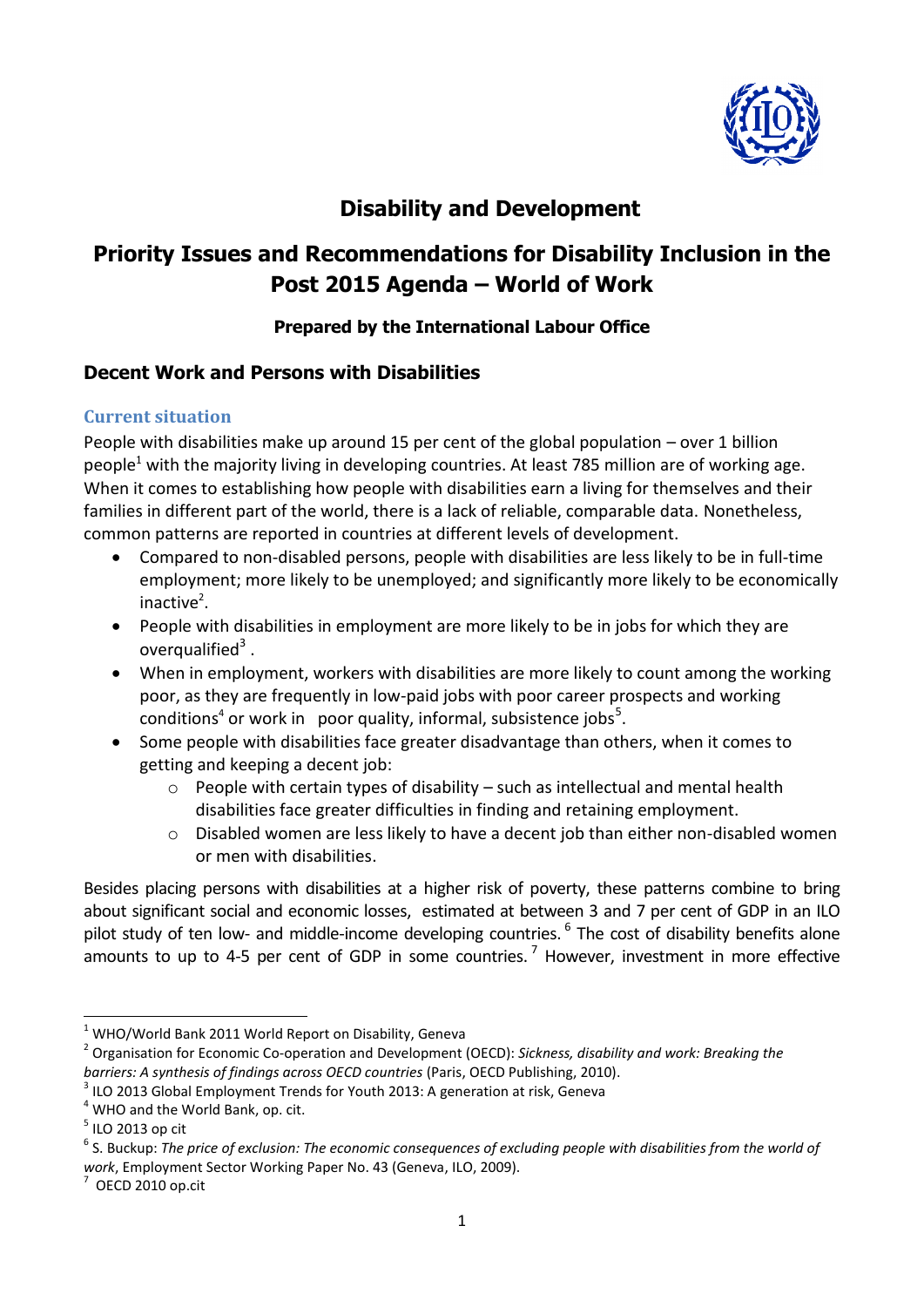strategies for inclusion can yield returns to society. For example, in Australia, <sup>8</sup> a cumulative \$43 billion increase in GDP over the next decade is predicted if the gaps between the unemployment and labour force participation of people with and without disabilities are reduced by one third. <sup>9</sup>

#### **Barriers to be tackled**

International development efforts are required, in addition to national initiatives, to empower those at the margins of the labour market and of society to reduce their economic insecurity, improve their living standards and by implication, those of their families and communities. This can be done by addressing the physical, social, economic and cultural barriers that prevent people with disabilities from accessing decent work and from contributing to the development of their economies and societies.<sup>10</sup> These include lack of access to education, lack of skills required in the labour market, lack of access to employment and lack of social protection. as well as inaccessible built environments, information and public transport and lack of affirmative action and reasonable accommodation provisions in laws and policies.

## **Recommended action**

**.** 

Based on its conviction that access to decent work opportunities combined with adequate social protection provides a means of working out of poverty, the ILO makes the following recommendations for a disability-inclusive post-2015 Development Agenda.

- In order to enable people with disabilities to access decent work, and emerge from poverty, targeted action should be taken to:
	- promote access of persons with disabilities to education, skills development and life-long learning;
	- promote access of persons with disabilities to public and private sector employment, with the active involvement of employers and the support of trade unions;
	- foster the development of viable self-employment, social enterprises, cooperatives, the availability of related support services and access to credit;
	- improve decent work opportunities in the rural and informal economies, where people with disabilities frequently seek their livelihoods; and
	- promote social protection floors and social protection systems that include people with disabilities on an equal basis with others, take their specific requirements into account in defining benefits including schemes or programmes that guarantee income security, social health protection and other mechanisms to ensure universal health coverage, as well as schemes and programmes that facilitate their participation in employment $^{\rm 11}.$

<sup>8</sup> *Review of the Disability Discrimination Act 1992*, Australian Productivity Commission, 2004, <http://www.pc.gov.au/projects/inquiry/dda/report> [accessed 17 May 2013].]*.*

<sup>9</sup> *The economic benefits of increasing employment for people with disability*, Deloitte Access Economics, 2011, [http://www.deloitte.com/assets/Dcom-](http://www.deloitte.com/assets/Dcom-Australia/Local%20Assets/Documents/Industries/LSHC/Deloitte_DAE_Report_8May2012.pdf)

[Australia/Local%20Assets/Documents/Industries/LSHC/Deloitte\\_DAE\\_Report\\_8May2012.pdf](http://www.deloitte.com/assets/Dcom-Australia/Local%20Assets/Documents/Industries/LSHC/Deloitte_DAE_Report_8May2012.pdf) [accessed 17 May 2013].

 $10$  World Health Organization and World Bank, World Report on Disability 2011. Geneva, 2011.

<sup>&</sup>lt;sup>11</sup> See ILO, 2012: Social Security for All: Building social protection floors and comprehensive social security systems. The strategy of the International Labour Organization (Geneva: International Labour Office), [http://www.socialsecurityextension.org/gimi/gess/RessFileDownload.do?ressourceId=34188.](http://www.socialsecurityextension.org/gimi/gess/RessFileDownload.do?ressourceId=34188)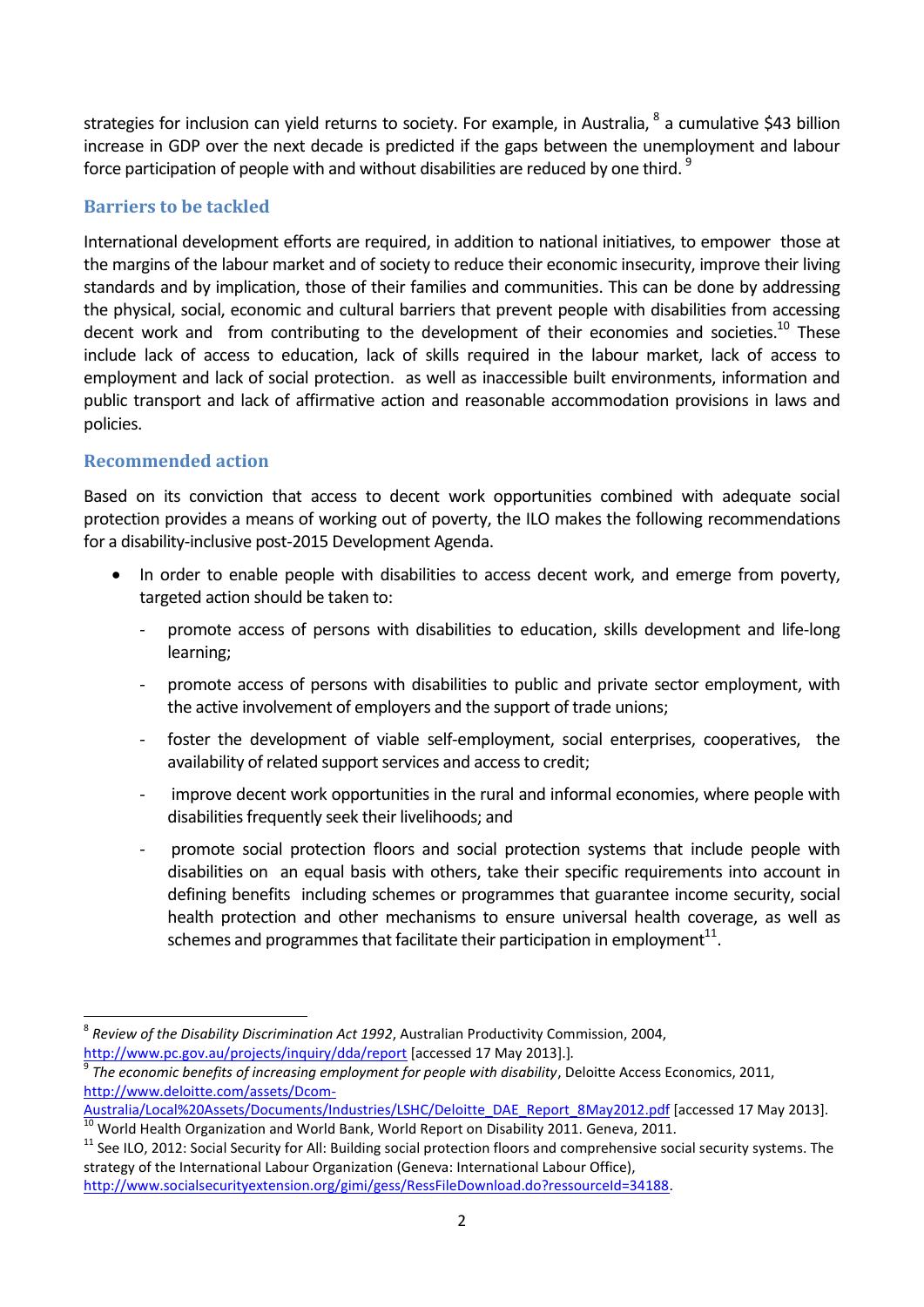- Disability issues should be systematically taken into account across the board in all national level development and poverty reduction efforts – including programmes to develop youth employment, promote opportunities for women and girls, advance rural development, improve conditions in the informal economy and create social protection floors.
- Development efforts should be based on the principles of equality of opportunity, nondiscrimination and accessibility. Reasonable accommodation provisions should be required as a regular feature of international technical cooperation. In developing poverty reduction and development strategies that are inclusive of persons with disabilities, guidance can be drawn from disability-specific standards and standards applying to the general population that make specific reference to persons with disabilities, or deal with job creation or poverty reduction (see Annex 1).
- A Twin track approach is needed disability-specific measures to enable those facing particular disadvantages (such as women and girls with disabilities, persons with intellectual and psychosocial disabilities and others) need to be introduced alongside measures to promote the inclusion of persons with disabilities in programmes and services for the general population.
- Effective consultation with persons with disabilities and their representative organizations as well as other key stakeholders should take place at the outset when development programmes are being designed and implementation plans drawn up, so that relevant issues are appropriately taken into account.
- Capacity building should be provided for those involved in developing laws and policies and providing services that are inclusive of or targeted to persons with disabilities, in particular those involving vocational guidance, vocational training, placement and the development of employment opportunities for persons with disabilities to ensure that they are aware of issues relating to disability inclusion and the rights of persons with disabilities.
- Attention should be paid to gathering reliable, internationally comparable date, on the labour market situation and living standards of persons with disabilities both through on-going labour market surveys, censuses and other data gathering approaches, working both nationally and internationally with the relevance agencies. This will enable monitoring of progress toward meeting the development targets set and provide a basis for future reforms.

\*\*\*\*\*\*\*\*\*\*\*\*\*\*\*\*\*\*\*\*\*\*\*\*\*\*\*\*\*\*\*\*\*\*\*\*\*\*\*\*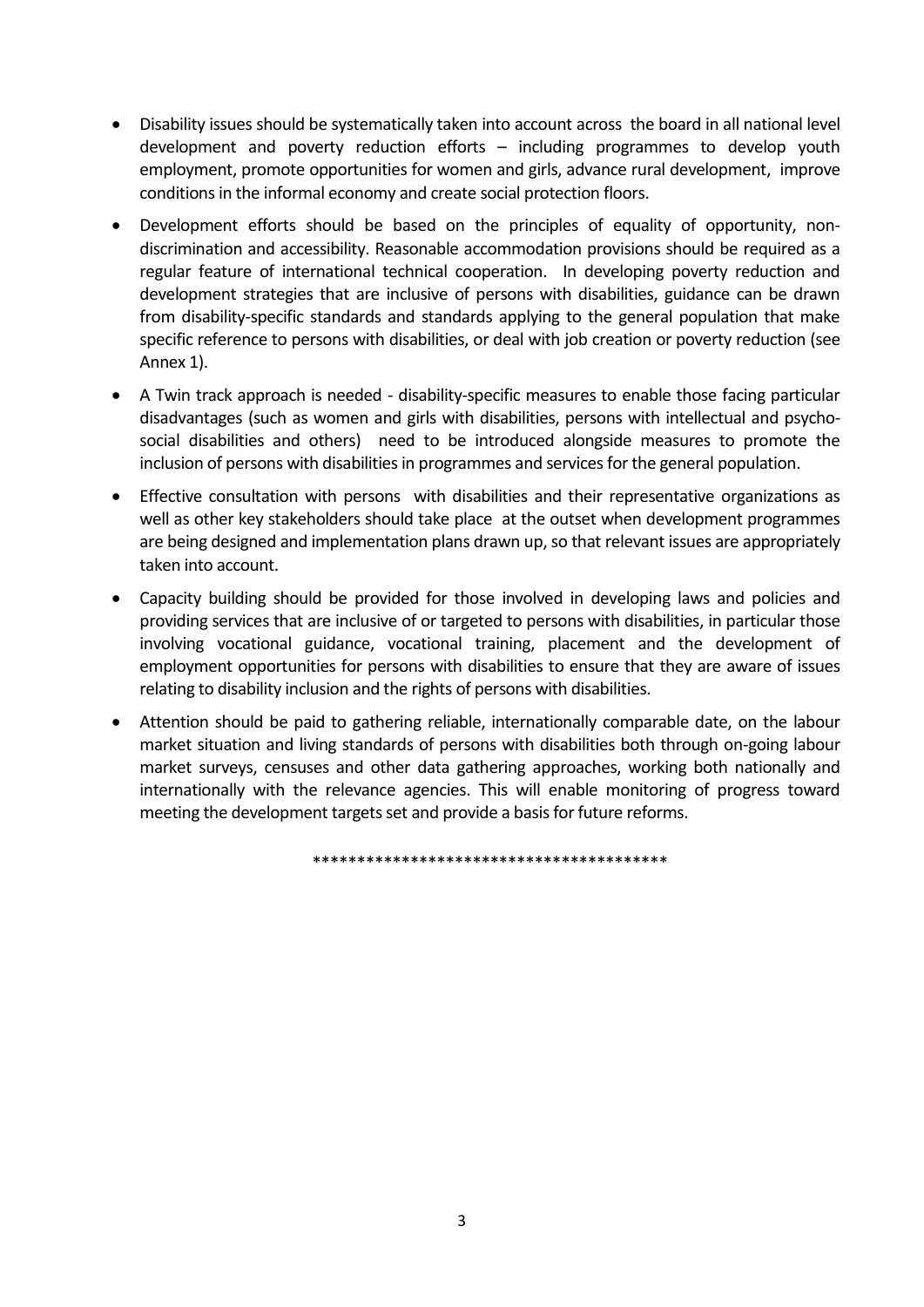#### **Annex 1. International Standards**

The ILO Declaration on Social Justice for a Fair Globalization of 2008 emphasises the need to tackle the high rates of inequality, continuing high levels of unemployment and poverty and growth of unprotected work and the informal economy that have emerged alongside the high rates of economic growth and employment creation in some countries enabling them to absorb many of the rural poor into the modern urban economy .

Promoting access of persons with disabilities to vocational rehabilitation, skills development and employment as a means of improving their living standards is an underlying aim of ILO standards relating to persons with disabilities – ILO Recommendation No 99 concerning Vocational Rehabilitation of Disabled Persons of 1955 ; Convention No. 159 concerning Vocational Rehabilitation and Employment (Disabled Persons) and its accompanying Recommendation No. 168 in 1983 ; and the ILO Code of Practice on Managing Disability at the Workplace of 2001. These instruments are based on the principle of equal opportunity between disabled workers and workers generally, and call on member states to respect equality of treatment for disabled men and women workers. Special positive measures aimed to promote effective equality of opportunity and treatment between disabled workers and other workers are not regarded as discriminating against other workers. Access of persons with disabilities to services provided for the general population is called for where possible. Consultation with organizations of and for persons with disabilities is called for in the development of measures at national level, and the representation of persons with disabilities on the boards of and committees of vocational rehabilitation and training centres used by disabled persons. C.159 calls for specific attention to be paid to the promotion of vocational rehabilitation and employment services for disabled persons in rural areas and remote communities. Its accompanying Recommendation (No. 168) emphasisesthe importance of fullest possible community participation in the planning and organization of such services. These standards also call for training of personnel involved in vocational rehabilitation, vocational guidance, vocational training, placement and employment support of persons with disabilities and for research to identify good practice.

Other ILO standards of relevance in the development of poverty reduction strategies are ILO's Human Resource Development Recommendation No 195 (2004), C. 111 concerning Discrimination in Employment and Occupation (1958), Recommendation 182 concerning Job Creation in Medium and Small Enterprises (1998)and Recommendation 193 concerning the Promotion of Cooperatives(2002).

The UN Convention on the Rights of Persons with Disabilities (CRPD), 2006 includes equality of opportunity, non-discrimination and equality between men and women, among its eight guiding principles and obliges States Parties to ensure that persons with disabilities enjoy all human rights on an equal basis with others, and take appropriate steps to safeguard and promote the realization of this right without discrimination on the basis of disability. Provisions of relevance to poverty reduction include Articles 24 on the right to education, Article 27 on the right to work and employment and Article 28 on the right to an adequate standard of living and social protection. Of particular relevance to poverty reduction through decent work in developing countries is the requirement on States Parties to promote opportunities for self-employment, entrepreneurship, the development of cooperatives and starting one's own business. Also of relevance is the requirement that access to State assistance with disability-related expenses, including adequate training and counselling, and to affordable services and devices for disability-related needs, and to poverty reduction programmes (Article 28). The CRPD recognizes the right of persons with disabilities to an adequate standard of living for themselves and their families, including adequate food, clothing and housing, and to the continuous improvement of living conditions. States should safeguard and promote the realization of their right to social protection without discrimination on the basis of disability, including equal access to appropriate and affordable services and devices and other assistance for disability-related need, to social protection and poverty reduction programmes, assistance regarding disability-related expenses, public housing programmes, as well as equal access to retirement benefits and programmes. The Standard Rules on the Equalization of